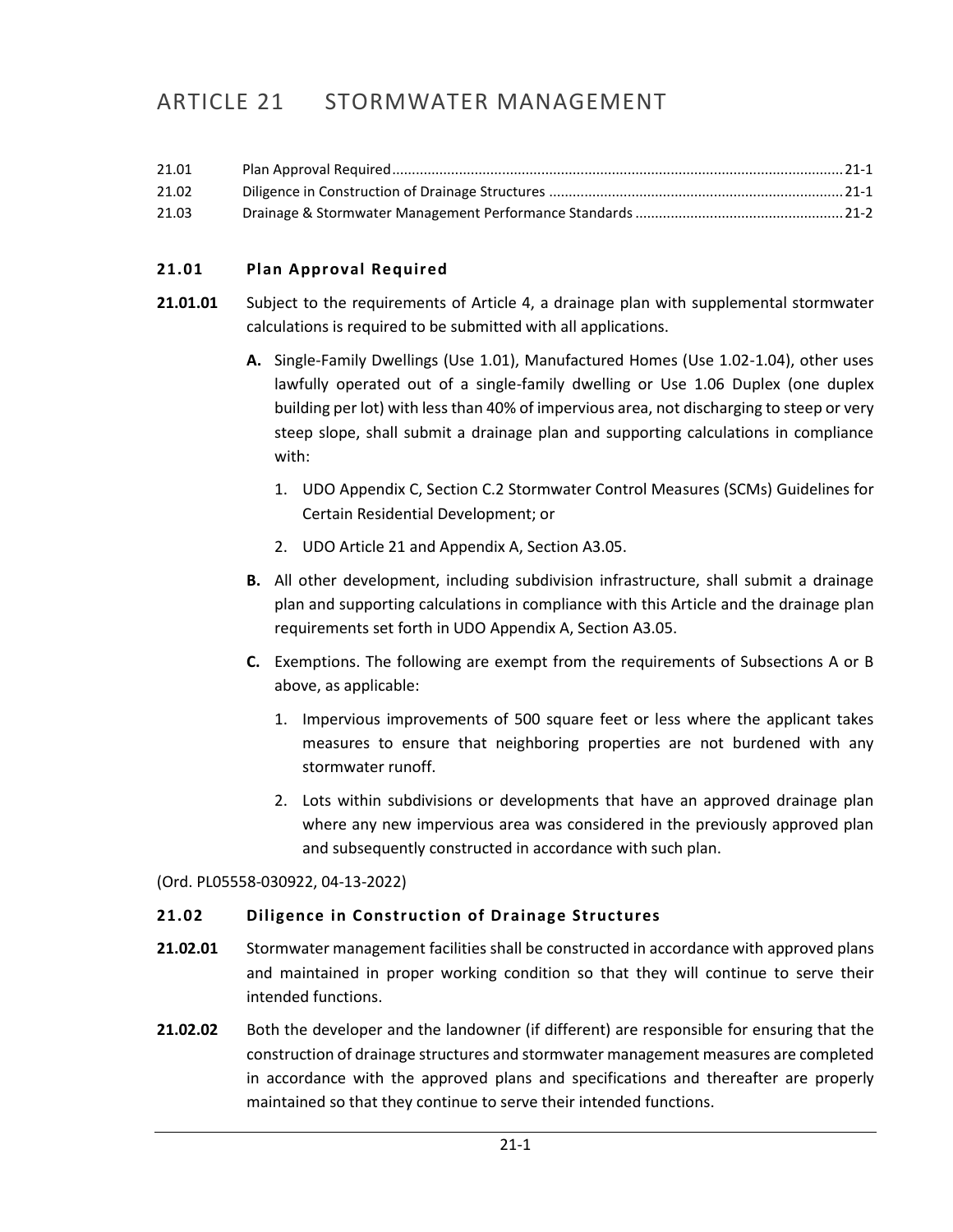- **21.02.03** To verify compliance with the requirements of the Ordinance, the Town at any time may inspect or otherwise monitor the construction and/or maintenance of drainage structures and stormwater management measures. Inspections performed by the Town during construction will not relieve the landowner or applicant of their responsibility to install and maintain drainage facilities in accordance with the approved plan.
- **21.02.04** In accordance with Section 4.18, a written certification shall be submitted for all development subject to Subsection 21.01.01(B) prior to issuance of the certificate of occupancy.

(Ord. PL04727-050721, 07-01-2021; Ord. PL05558-030922, 04-13-2022)

### <span id="page-1-0"></span>**21.03 Drainage & Stormwater Management Performance Standards**

- **21.03.01** All drainage structures and stormwater management measures shall be designed, constructed and maintained so that adjacent properties are not unreasonably burdened with surface waters as a result of development activities. Specifically:
	- **A.** Offsite areas which drain to or across a site proposed for development must be accommodated in the stormwater plans for the development.
		- 1. The stormwater management system must be capable of conveying the existing offsite flows through or around the development such that the volume and rate of flow from the adjacent property is not altered.
		- 2. If offsite flows are carried in the site system, any detention ponds shall be sized to accommodate this flow.
	- **B.** Stormwater drainage facilities shall be designed to limit the discharge from the site to the rate that existed prior to development of the site.
		- 1. For projects that are redeveloping a developed site, the discharge will be limited to that which occurs before any new development.
	- **C.** The type and location of the discharge will be as occurred before the current development unless the discharge is to a manmade conveyance system.
		- 1. If the discharge is in a manmade conveyance the Town of Boone will be furnished an easement to the point that the pre-development flows are duplicated.
- **21.03.02** All site improvements shall be provided with a drainage system that is adequate to prevent the undue retention of surface water on the development site. Surface water shall not be regarded as unduly retained if:
	- **A.** The retention results from a technique, practice or device deliberately installed as part of an approved sedimentation or stormwater runoff control plan, or
	- **B.** The retention is not substantially different in location or degree than that experienced on the development site prior to site improvements, unless such retention presents a danger to health or safety.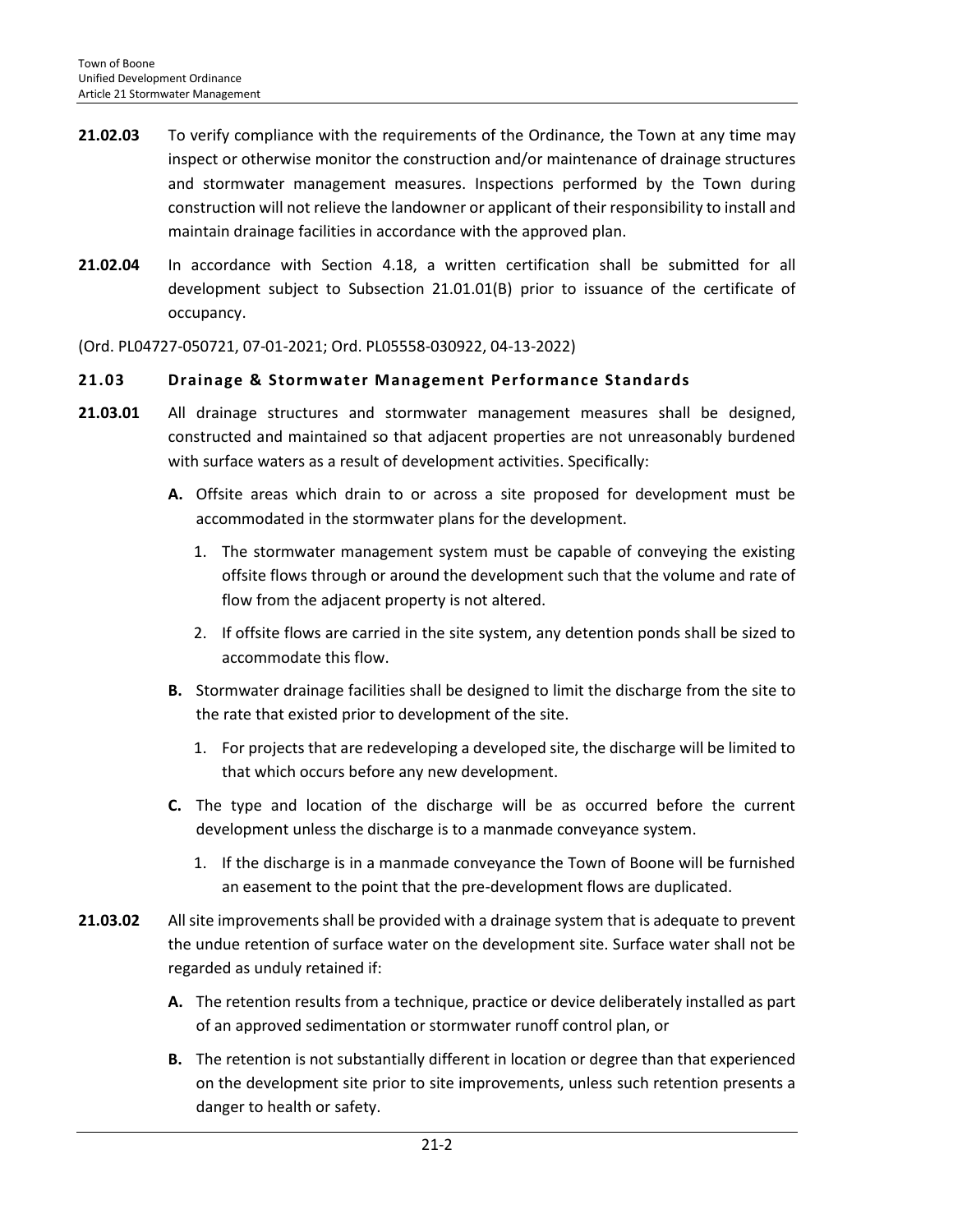- **21.03.03** These competing goals for retention and discharge can be accomplished by designing, constructing and maintaining all stormwater management installations to the extent practicable to:
	- **A.** Avoid increases in surface runoff volume and velocity by including measures which promote the infiltration of stormwater,
	- **B.** Maximize the time of concentration of stormwater runoff, and
	- **C.** Promote the filtration and precipitation of pollutants from stormwater runoff in order to protect the water quality of the receiving watercourse.
- **21.03.04** The drainage system of a development site shall coordinate with and connect to the drainage systems or drainage ways on surrounding properties or streets where they exist.
- **21.03.05** All site improvements shall conform to the natural contours of the land, and without disturbance, utilize the preexisting natural and preexisting man-made drainage ways.
- **21.03.06** Lot boundaries within subdivisions shall be made to coincide with natural and preexisting man-made drainage ways to avoid creation of lots that can only be built upon by altering such drainage ways.
- **21.03.07** Stormwater shall not be diverted from one natural drainage basin into another.
- **21.03.08** Stormwater shall not be channeled or directed into sanitary sewers.
- **21.03.09** Design Storm:
	- **A.** The minimum design capacity for all storm drainage facilities and cross drainage facilities in public streets shall be the twenty-five (25) year discharge.
	- **B.** The design of drainage facilities in flood hazard areas shall be consistent with the requirements of Article 30.
	- **C.** The computation of stormwater runoff shall follow established engineering best practices. Acceptable methods of computation include, but are not limited to, those outlined in the Soil Conservation Service National Engineering Field Manual, the Rational Method, and published U.S. Geological Survey techniques for estimating stream flow. Runoff coefficients shall be based on full development of the watershed to the extent of the current zoning.
	- **D.** Stormwater detention shall be provided to ensure that the rate of discharge does not exceed the pre-development rate of discharge. In order to demonstrate this, pre and post development hydrographs will be submitted that demonstrate no increase in flow leaving the site during the twenty-five (25) year twenty-four (24) hour storm. Inflowoutflow calculations shall also be submitted for any stormwater detention ponds.
- **21.03.10** Stormwater pipe for either culverts or closed systems shall be constructed of either reinforced concrete, corrugated steel, or aluminized pipe in conformance with North Carolina Department of Transportation (NCDOT) Standard Specifications or high-density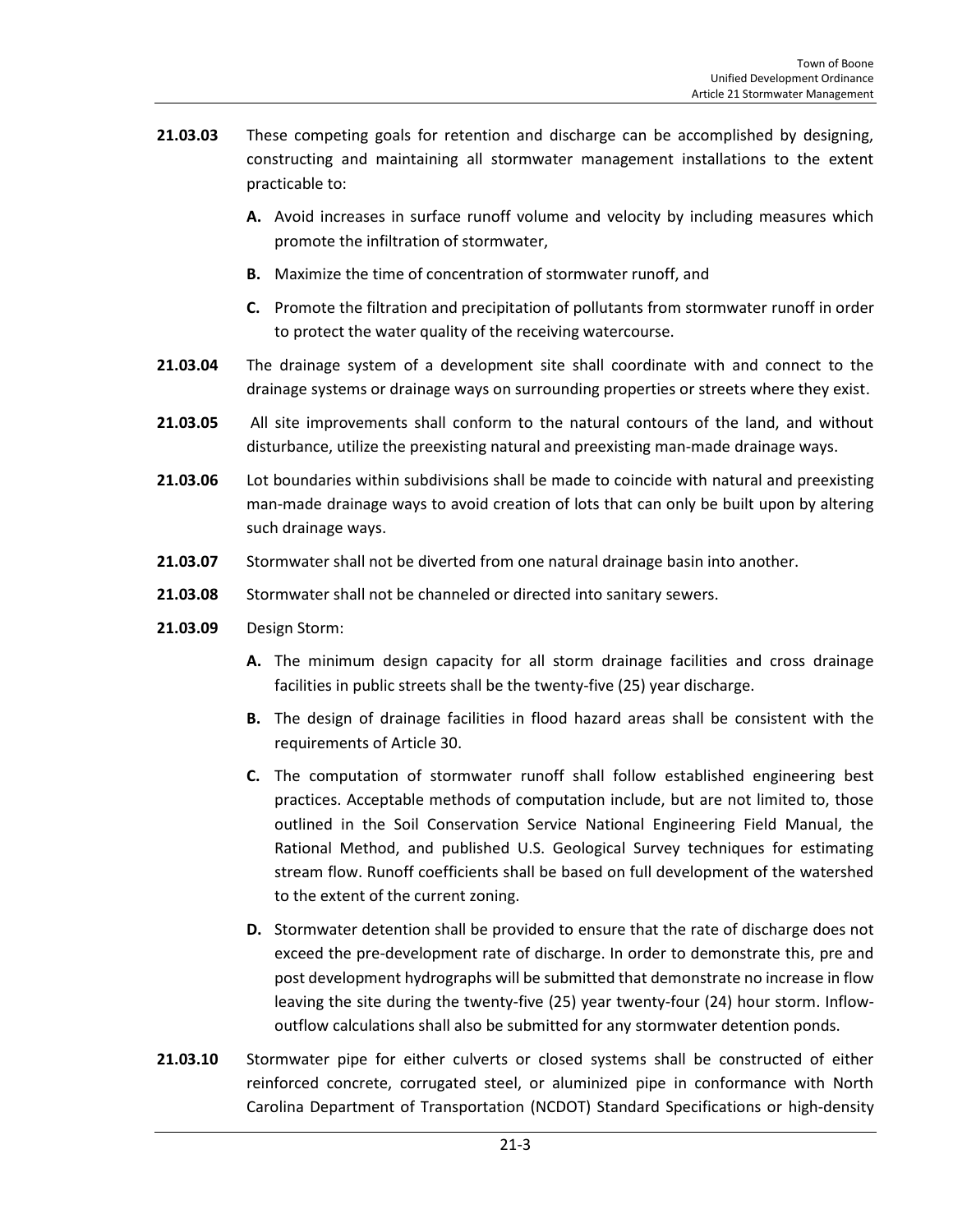polyethylene corrugated pipe with smooth interior which meets the product specification of ASHTO M294.

- **A.** Corrugated steel pipe shall be fully bituminous coated. In lieu of fully bituminous coated galvanized pipe, aluminized pipe without a bituminous coating may be used. Pipe which carries active stream flow shall be partially paved (paved invert) fully bituminous coated galvanized pipe. In lieu of fully bituminous coated partially paved galvanized pipe, aluminized pipe which has been half bituminous coated and partially paved may be used. Connecting bands shall conform to NCDOT Standard Specifications.
- **B.** Minimum pipe diameter shall be eighteen inches (18") for open ended culverts and fifteen inches (15") for closed systems and driveway culverts. Minimum pipe diameter for portions of closed systems placed outside the public right-of-way and privately maintained shall be twelve inches (12").
- **C.** Depth of cover shall be appropriate for the pipe material, pipe wall thickness and anticipated loading. Minimum depth of cover shall be twelve inches (12").
- **D.** Downsizing of culverts within pipe systems is prohibited.
- **E.** Storm drainage piping shall be placed in a straight alignment at uniform grade. No changes in alignment shall be allowed except at catch basins, manholes, or other junctions that provide appropriate clean out access.
- **F.** Storm drainage structures, including inlet grates and frames, shall conform to NCDOT Standard Specifications.
- **G.** No change in pipe material shall be allowed except at storm drainage junctions.
- **H.** Existing stormwater conveyance infrastructure on or through any site being considered for development or redevelopment may remain in place and active, subject to the following criteria:
	- 1. The conveyance system meets all requirements of this Article, except Subsection 21.03.10-A and the system is certified by a design professional to be properly sized with capacity to handle the applicable design storm. The design professional shall also provide a qualitative assessment of the system to include observations of visible signs of erosion, scour, corrosion, degradation, or other structural inadequacies, along with recommendations for any suggested improvements.
	- 2. That the landowner will, at their expense, repair or replace the system or components thereof in the event that the system should fail to function at any time in the future. Any such repair or replacement shall be in accordance with all provisions of this Article.
- **I.** The centerline of any culverts placed along a roadway shall be a minimum of ten feet (10') from the edge of pavement or edge of unpaved travel way.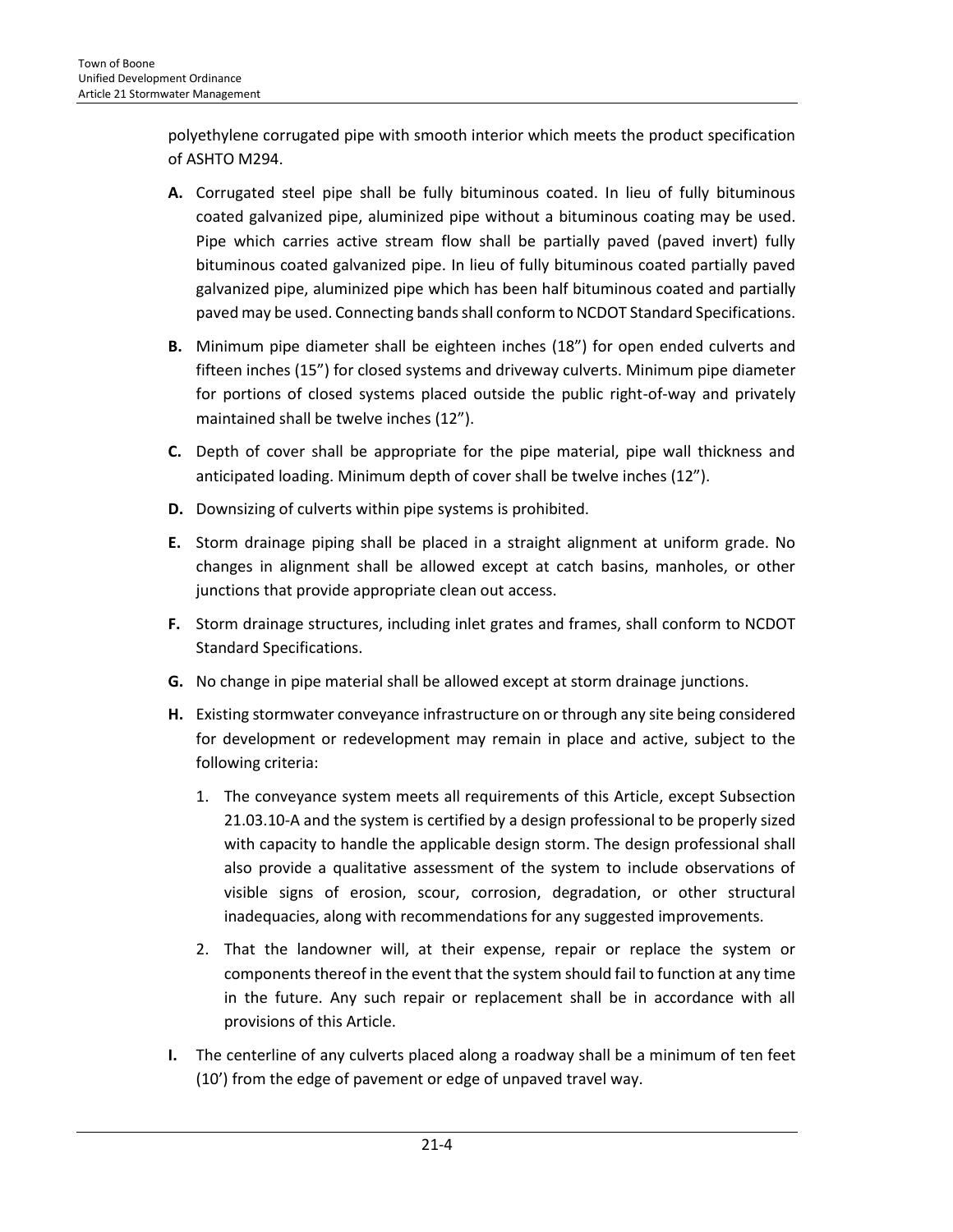- 1. Due to the extreme topography or other unique features related to a specific driveway, it may not be practical to install the culvert at this location.
- 2. Upon demonstration of adequate cause, the permit-issuing authority may allow deviations from this requirement.
- 3. The applicant shall demonstrate that the proposed deviation will result in a culvert that adequately provides the drainage function and minimizes the chance that the ends of the culverts will be damaged.

### **21.03.11** Hydraulic Design:

- **A.** Design capacity headwater elevations for open ended culverts shall be below the roadway shoulder or finished site grade elevation.
- **B.** Design capacity hydraulic grade line for closed pipe systems shall be at or below the inlet grate elevation.
- **C.** The hydraulic design of culverts and pipe systems shall take into account the effect of tail water and allow for all energy losses within the system.
- **D.** Drainage design calculations shall be submitted demonstrating compliance with these regulations.
	- 1. Minimum information required is a tabulation of the system which presents the type of each inlet, time of concentration, volume to the inlet, size of pipe, length of pipe, pipe inverts at both the high and low end, and hydraulic grade line for each pipe section.

### **21.03.12** End Treatments:

- **A.** Headwalls, flared end sections, or other adequate slope protection shall be provided at culvert ends.
- **B.** Storm drain outlets shall be protected against erosion by providing energy dissipaters and/or other adequate channel lining.
- **21.03.13** Open Channels and Ditches:
	- **A.** Design capacities for open channels and ditches shall be determined by the Manning Equation.
		- 1. The value of the roughness coefficient shall be appropriate for the material encountered and the condition of the channel.
	- **B.** All ditch bottoms and side slopes shall be stabilized with pavement, stone, or vegetative linings adequate to withstand design velocities.
		- 1. Stone rubble linings shall be placed on filters of washed gravel and/or geotextile fabric.